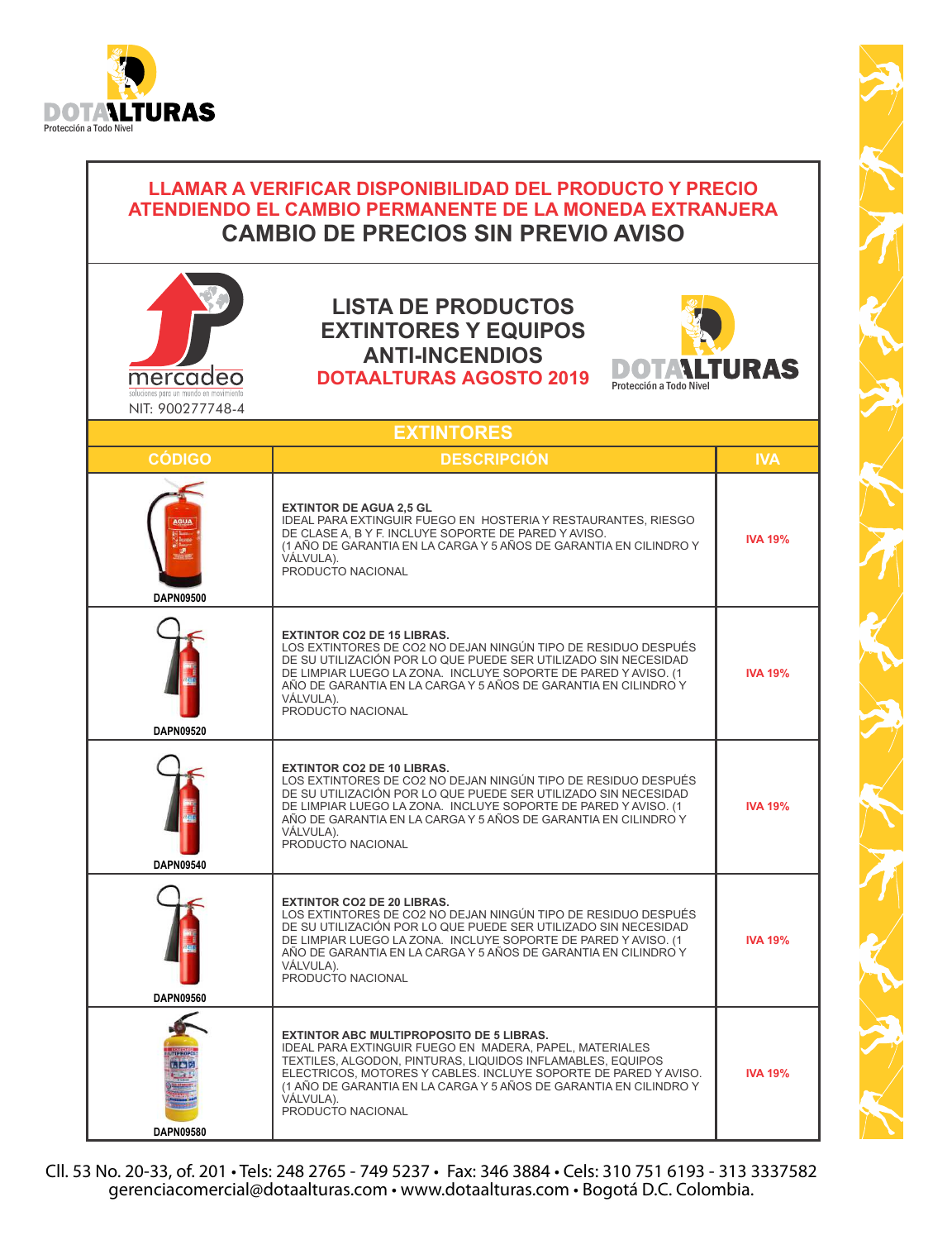

|                         | <b>EXTINTORES</b>                                                                                                                                                                                                                                                                                                                                      |                |
|-------------------------|--------------------------------------------------------------------------------------------------------------------------------------------------------------------------------------------------------------------------------------------------------------------------------------------------------------------------------------------------------|----------------|
| <b>CÓDIGO</b>           | <b>DESCRIPCIÓN</b>                                                                                                                                                                                                                                                                                                                                     | <b>IVA</b>     |
| acia<br>DAPN09600       | <b>EXTINTOR ABC MULTIPROPOSITO DE 10 LIBRAS.</b><br>IDEAL PARA EXTINGUIR FUEGO EN MADERA, PAPEL, MATERIALES<br>TEXTILES, ALGODON, PINTURAS, LIQUIDOS INFLAMABLES, EQUIPOS<br>ELECTRICOS, MOTORES Y CABLES. INCLUYE SOPORTE DE PARED Y AVISO.<br>(1 AÑO DE GARANTIA EN LA CARGA Y 5 AÑOS DE GARANTÍA EN CILINDRO Y<br>VÁLVULA), PRODUCTO NACIONAL       | <b>IVA 19%</b> |
| <b>DAPN09620</b>        | <b>EXTINTOR ABC MULTIPROPOSITO DE 20 LIBRAS.</b><br><b>IDEAL PARA EXTINGUIR FUEGO EN MADERA, PAPEL, MATERIALES</b><br>TEXTILES, ALGODON, PINTURAS, LIQUIDOS INFLAMABLES, EQUIPOS<br>ELECTRICOS, MOTORES Y CABLES. INCLUYE SOPORTE DE PARED Y AVISO.<br>(1 AÑO DE GARANTIA EN LA CARGA Y 5 AÑOS DE GARANTIA EN CILINDRO Y<br>VÁLVULA) PRODUCTO NACIONAL | <b>IVA 19%</b> |
| DAPN09630               | <b>EXTINTOR ABC MULTIPROPOSITO DE 30 LIBRAS.</b><br>IDEAL PARA EXTINGUIR FUEGO EN MADERA, PAPEL, MATERIALES<br>TEXTILES, ALGODON, PINTURAS, LIQUIDOS INFLAMABLES, EQUIPOS<br>ELECTRICOS, MOTORES Y CABLES. INCLUYE SOPORTE DE PARED Y AVISO.<br>(1 AÑO DE GARANTIA EN LA CARGA Y 5 AÑOS DE GARANTIA EN CILINDRO Y<br>VÁLVULA) PRODUCTO NACIONAL        | <b>IVA 19%</b> |
| <b>DAPN09640</b>        | <b>EXTINTOR BC MULTIPROPOSITO DE 10 LIBRAS.</b><br><b>IDEAL PARA EXTINGUIR LIQUIDOS INFLAMABLES Y GASES. INCLUYE</b><br>MANGUERA, SOPORTE DE PARED Y AVISO. (1 AÑO DE GARANTIA EN LA<br>CARGA Y 5 AÑOS DE GARANTIA EN CILINDRO Y VÁLVULA).<br>PRODUCTO NACIONAL                                                                                        | <b>IVA 19%</b> |
| 的树脂<br><b>DAPN09660</b> | EXTINTOR SOLKAFLAM 123 3700 GMS DE 10 LIBRAS.<br>IDEAL PARA OFICINAS Y EQUIPOS ELECTRICOS, SIN DEJAR MANCHAS, NI<br>RESIDUOS AL MOMENTO DE SU USO. INCLUYE SOPORTE DE PARED Y<br>AVISO. (1 AÑO DE GARANTIA EN LA CARGA Y 5 AÑOS DE GARANTIA EN<br>CILINDRO Y VÁLVULA).                                                                                 | <b>IVA 19%</b> |
| DAPN09680               | <b>EXTINTOR SOLKAFLAM DE 20 LIBRA.</b><br>IDEAL PARA OFICINAS Y EQUIPOS ELECTRICOS, SIN DEJAR MANCHAS, NI<br>RESIDUOS AL MOMENTO DE SU USO. INCLUYE SOPORTE DE PARED Y<br>AVISO. (1 AÑO DE GARANTIA EN LA CARGA Y 5 AÑOS DE GARANTIA EN<br>CILINDRO Y VÁLVULA) PRODUCTO NACIONAL                                                                       | <b>IVA 19%</b> |
| DAPN09690               | <b>EXTINTOR BC TIPO SATELITE DE 150 LIBRAS</b><br>PRODUCTO NACIONAL,                                                                                                                                                                                                                                                                                   | <b>IVA 19%</b> |
| DAPN09700               | <b>EXTINTOR ABC MULTIPROPOSITO TIPO SATELITE DE 150 LIBRAS.</b><br>IDEAL PARA EXTINGUIR FUEGO EN MADERA, PAPEL, MATERIALES<br>TEXTILES, ALGODON, PINTURAS, LIQUIDOS INFLAMABLES, EQUIPOS<br>ELECTRICOS, MOTORES Y CABLES. INCLUYE MAGUERA DE 4 METROS Y<br>AVISO. PRODUCTO NACIONAL                                                                    | <b>IVA 19%</b> |
| <b>DAPN09705</b>        | <b>EXTINTOR TIPO SATELITE H2O AGUA DE 150 LIBRAS.</b><br>PRODUCTO NACIONAL.                                                                                                                                                                                                                                                                            | <b>IVA 19%</b> |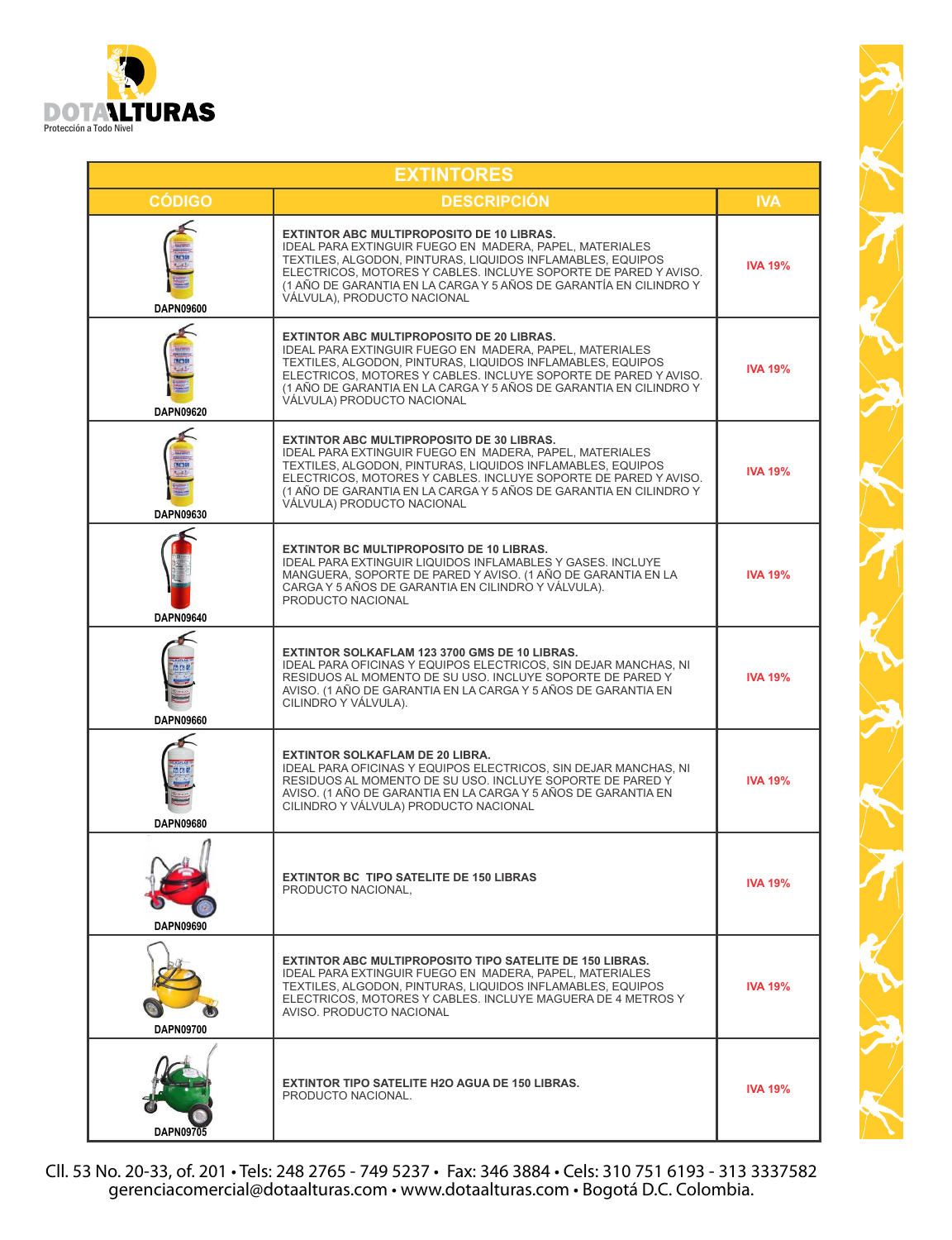

|                           | <b>RECARGAS EXTINTORES</b>                       |                |
|---------------------------|--------------------------------------------------|----------------|
| <b>CÓDIGO</b>             | <b>DESCRIPCIÓN</b>                               | <b>IVA</b>     |
|                           | RECARGA EXTINTOR ABC MULTIPROPOSITO (5 LIBRAS).  | <b>IVA 19%</b> |
| DAPN09720                 |                                                  |                |
| DAPN09740                 | RECARGA EXTINTOR ABC MULTIPROPOSITO (10 LIBRAS). | <b>IVA 19%</b> |
|                           |                                                  |                |
| $\circ$ .<br>DAPN09760    | RECARGA EXTINTOR ABC MULTIPROPOSITO (20 LIBRAS). | <b>IVA 19%</b> |
|                           |                                                  |                |
| $0 -$<br><b>DAPN09780</b> | RECARGA EXTINTOR SOLKAFLAM (10 LIBRAS).          | <b>IVA 19%</b> |
|                           |                                                  |                |
| $0 -$<br>DAPN09800        | RECARGA EXTINTOR SOLKAFLAM (20 LIBRAS).          | <b>IVA 19%</b> |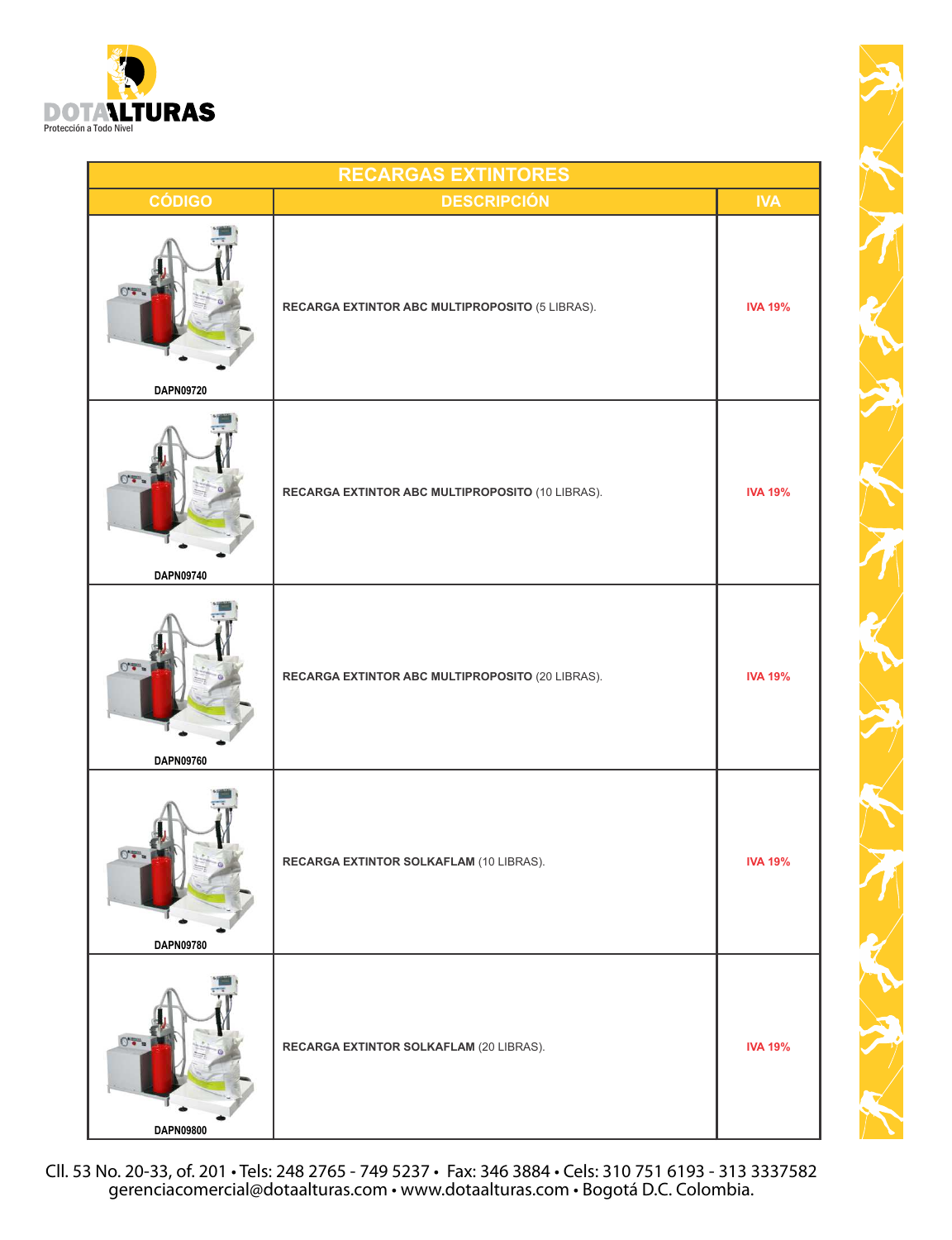

|                                | <b>ACCESORIOS EXTINTORES</b>                                                                              |                |
|--------------------------------|-----------------------------------------------------------------------------------------------------------|----------------|
| <b>CÓDIGO</b>                  | <b>DESCRIPCIÓN</b>                                                                                        | <b>IVA</b>     |
| DAPN09820                      | <b>BASE O SOPORTE DE PISO TIPO CANASTA. (PLASTICO)</b><br>PARA EXTINTOR DE 5 LIBRAS.<br>PRODUCTO NACIONAL | <b>IVA 19%</b> |
| <b>DAPN09840</b>               | <b>BASE O SOPORTE DE PISO TIPO PEDESTAL.</b><br>PARA EXTINTOR DE 10 LIBRAS.<br>PRODUCTO NACIONAL          | <b>IVA 19%</b> |
| <b>DAPN09860</b>               | <b>BASE O SOPORTE DE PISO TIPO PEDESTAL.</b><br>PARA EXTINTOR DE 20 LIBRAS.<br>PRODUCTO NACIONAL          | <b>IVA 19%</b> |
| <b>DAPN09880</b>               | <b>BASE O SOPORTE TIPO CANASTA CROMADO NEGRO.</b><br>PARA EXTINTOR DE 10 LIBRAS.<br>PRODUCTO NACIONAL     | <b>IVA 19%</b> |
| <b>DAPN09900</b>               | <b>BASE O SOPORTE TIPO CANASTA CROMADO NEGRO.</b><br>PARA EXTINTOR DE 20 LIBRAS.<br>PRODUCTO NACIONAL     | <b>IVA 19%</b> |
| DAPN09920                      | SOPORTE METÁLICO EN (L) DE PARED.<br>PARA EXTINTOR DE 10 LIBRAS.<br>PRODUCTO NACIONAL                     | <b>IVA 19%</b> |
| <b>ALL</b><br><b>DAPN09940</b> | <b>FORRO EN PVC.</b><br>PARA EXTINTOR DE 10 - 20 - 30 LIBRAS.<br>PRODUCTO NACIONAL                        | <b>IVA 19%</b> |
| <b>DAPN09960</b>               | <b>GABINETE METÁLICO.</b><br>PARA EXTINTOR DE 10 LIBRAS.<br>PRODUCTO NACIONAL                             | <b>IVA 19%</b> |
| <b>DAPN09980</b>               | <b>GABINETE METÁLICO.</b><br>PARA EXTINTOR DE 20 LIBRAS.<br>PRODUCTO NACIONAL                             | <b>IVA 19%</b> |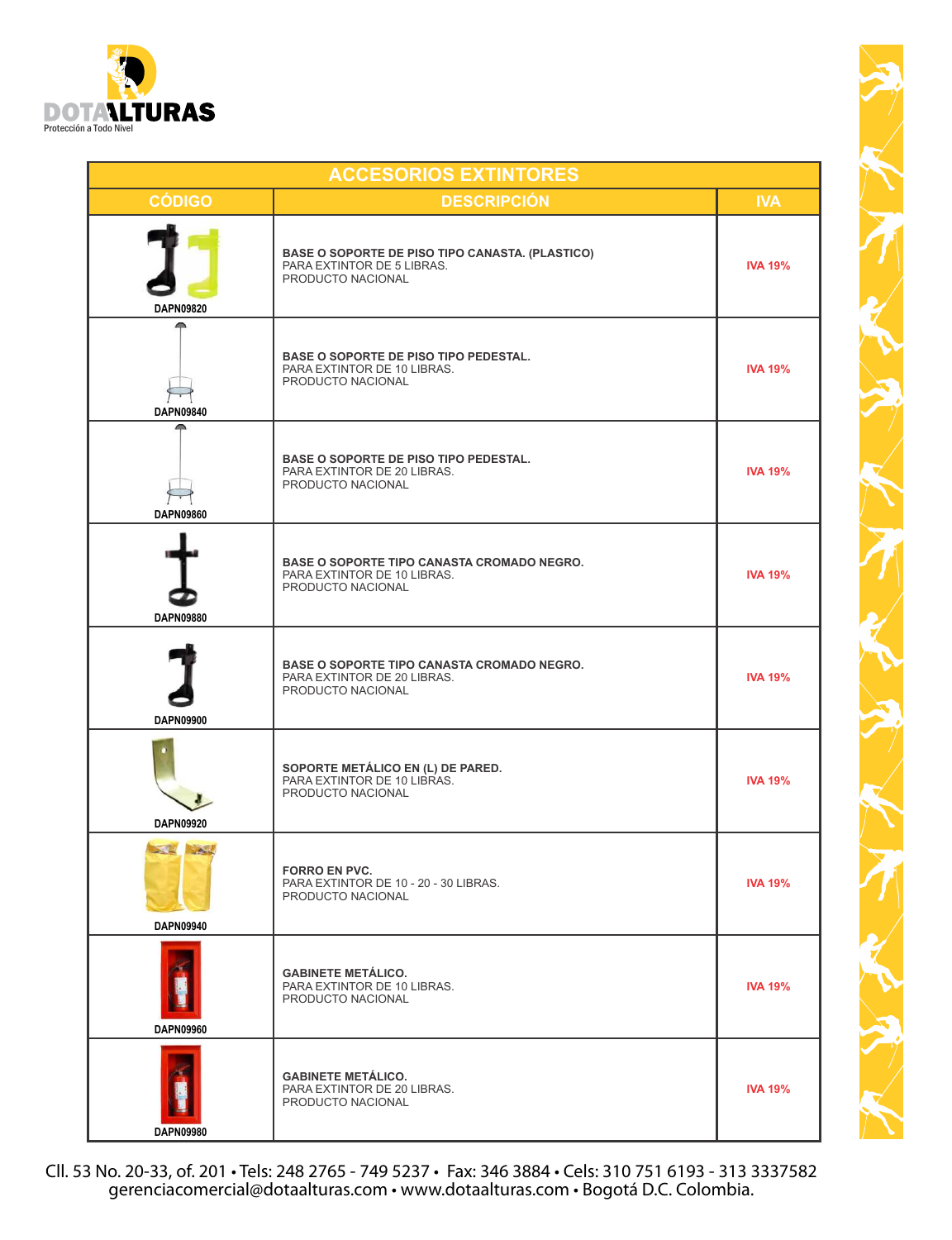

|                       | <b>MANTAS PARA EMERGENCIA</b>                                                                                                                                                                                                                     |                |
|-----------------------|---------------------------------------------------------------------------------------------------------------------------------------------------------------------------------------------------------------------------------------------------|----------------|
| <b>CÓDIGO</b>         | <b>DESCRIPCIÓN</b>                                                                                                                                                                                                                                | <b>IVA</b>     |
| DAPI11600             | MANTA TÉRMICA PARA EMERGENCIA FABRICADA EN LÁMINA DE<br>POLIÉSTER ALUMINIZADO, DOBLE COLOR DORADO Y PLATA, USO PARA<br>EVITAR LA HIPOTERMIA DURANTE EL MANEJO DEL PACIENTE EN CAMPO<br>ABIERTO. DIMENSIONES: 210CM x 160CM.<br>PRODUCTO IMPORTADO | <b>IVA 19%</b> |
| DAPI11610             | <b>BOLSA TERMICA TIPO SLEEPING BAG PARA SUPERVIVENCIA.</b><br>PARA EMERGENCIA FABRICADA EN LÁMINA DE POLIÉSTER ALUMINIZADO DE<br>ALTA RESISTENCIA.<br>PRODUCTO IMPORTADO                                                                          | <b>IVA 19%</b> |
| DAPI11620             | <b>CARPA TERMICA PARA EMERGENCIA</b><br>FABRICADA EN LÁMINA DE POLIÉSTER<br>ALUMINIZADO DE ALTA RESISTENCIA<br>PRODUCTO IMPORTADO                                                                                                                 | <b>IVA 19%</b> |
| NTIFUEGO<br>DAPI11640 | <b>MANTA ANTIFUEGO - FIBRA VIDRIO.</b><br>IGNIFUGA PLEGADA EN UN ARMARIO DE PVC ROJO.<br>DIMENSIONES: 1.2 MTS x 1.8 MTS.<br>PRODUCTO IMPORTADO                                                                                                    | <b>IVA 19%</b> |
|                       | <b>MARTILLOS PARA EMERGENCIA</b>                                                                                                                                                                                                                  |                |
| DAPI11680             | <b>MARTILLO EN CAUCHO VULCANIZADO.</b><br>MANGO RECUBIERTO EN PLÁSTICO ANTIDESLIZANTE<br>LARGO 25 CMS<br>PRODUCTO IMPORTADO                                                                                                                       | <b>IVA 19%</b> |
|                       | <b>MARTILLO DE SEGURIDAD ROMPE VIDRIOS.</b><br>INCLUYE BASE DE ASEGURAMIENTO PLÁSTICO.<br>PRODUCTO IMPORTADO                                                                                                                                      | <b>IVA 19%</b> |
| DAPI11720             |                                                                                                                                                                                                                                                   |                |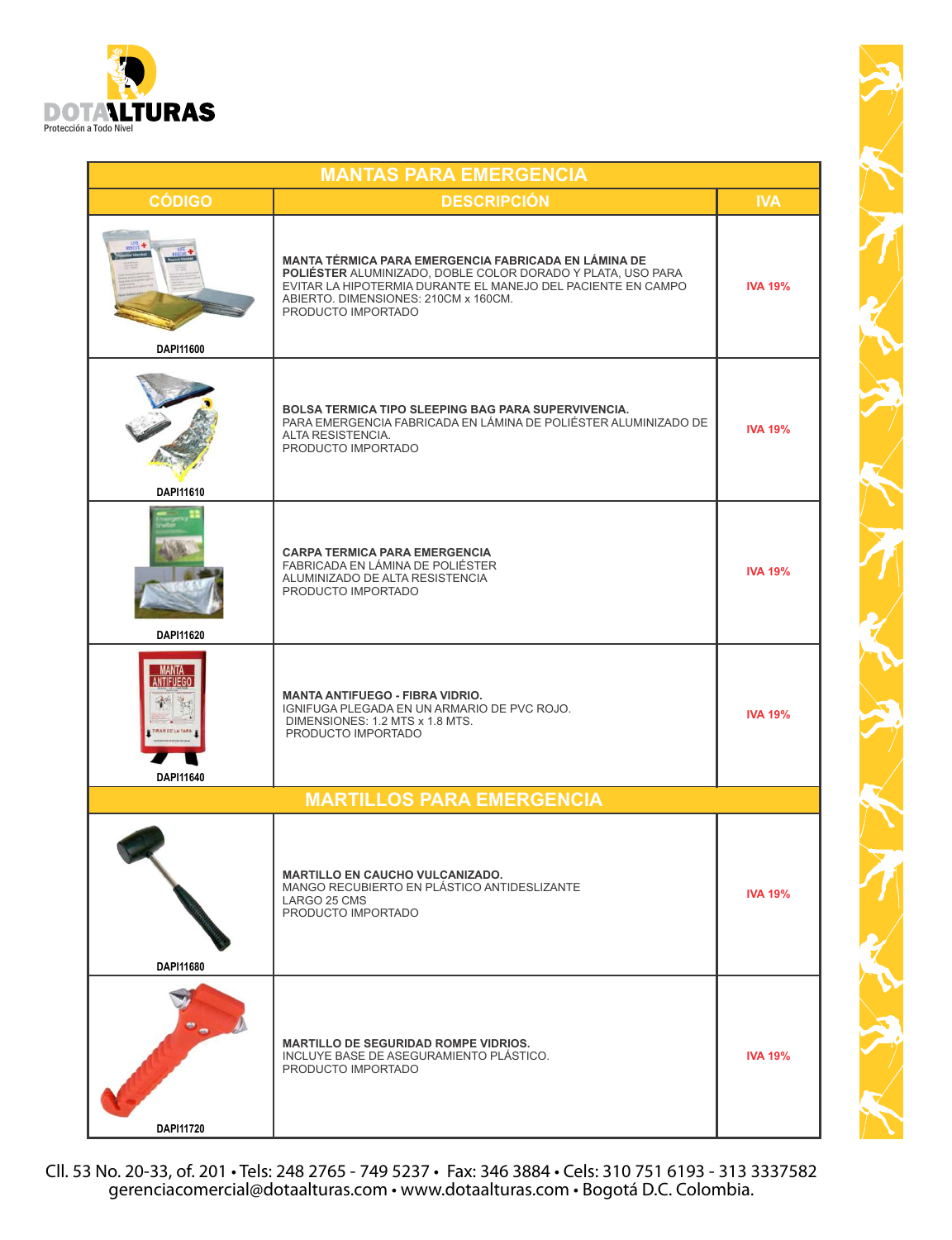

| <b>CÓDIGO</b>    | <b>DESCRIPCIÓN</b>                                                                                                                    | <b>IVA</b>     |
|------------------|---------------------------------------------------------------------------------------------------------------------------------------|----------------|
| <b>DAPI27980</b> | TELA OLEFILICA 76cm * ROLLO POR 45 MTS<br>PRODUCTO IMPORTADO                                                                          | <b>IVA 19%</b> |
| DAPI28000        | 250201. PAÑO ABSORBENTE UNIVERSAL. (OSCURO).<br>CERTIFICADO A1756 - USA ISO 9002.<br>PRODUCTO IMPORTADO                               | <b>IVA 19%</b> |
| DAPI28020        | 250205. PAÑO ABSORBENTE OLEOFILICO. (BLANCO).<br>CERTIFICADO A1756 - USA ISO 9002.<br>PRODUCTO IMPORTADO                              | <b>IVA 19%</b> |
| DAPI28040        | 250220. ALMOHADA ABSORBENTE UNIVERSAL. (OSCURO).<br>CERTIFICADO A1756 - USA ISO 9002.<br>PRODUCTO IMPORTADO                           | <b>IVA 19%</b> |
| DAPI28060        | 50250225. ALMOHADA ABSORBENTE OLEOFILICA. (BLANCO).<br>CERTIFICADO A1756 - USA ISO 9002.<br>PRODUCTO IMPORTADO                        | <b>IVA 19%</b> |
| <b>DAPI28080</b> | 50250210. BARRERA ABSORBENTE UNIVERSAL DE 1 MT. (OSCURO).<br>CERTIFICADO A1756 - USA ISO 9002.<br>PRODUCTO IMPORTADO                  | <b>IVA 19%</b> |
| DAPI28100        | BARRERA OLEOFILICA ABSORBENTE UNIVERSAL GROSOR 3" X 1,20 MT.<br>(BLANCO). CERTIFICADO A1756 - USA ISO 9002.<br>PRODUCTO IMPORTADO     | <b>IVA 19%</b> |
| DAPI28105        | <b>BARRERA OLEOFILICA ABSORBENTE UNIVERSAL GROSOR 5" X 3 MT.</b><br>(BLANCO). CERTIFICADO A1756 - USA ISO 9002.<br>PRODUCTO IMPORTADO | <b>IVA 19%</b> |
| DAPI28110        | ABSORBENTE INDUSTRIAL GRANULADO ECO SORB * 1KG<br>PRODUCTO IMPORTADO                                                                  | <b>IVA 19%</b> |
| DAPI28120        | 50250230. ABSORBENTE INDUSTRIAL EN POLVO O GRANULADO X 5 KG.<br>PRODUCTO IMPORTADO                                                    | <b>IVA 19%</b> |
| DAPI28130        | ABSORBENTE INDUSTRIAL MF SORB * 9 KG BULTO<br>PRODUCTO IMPORTADO                                                                      | <b>IVA 19%</b> |